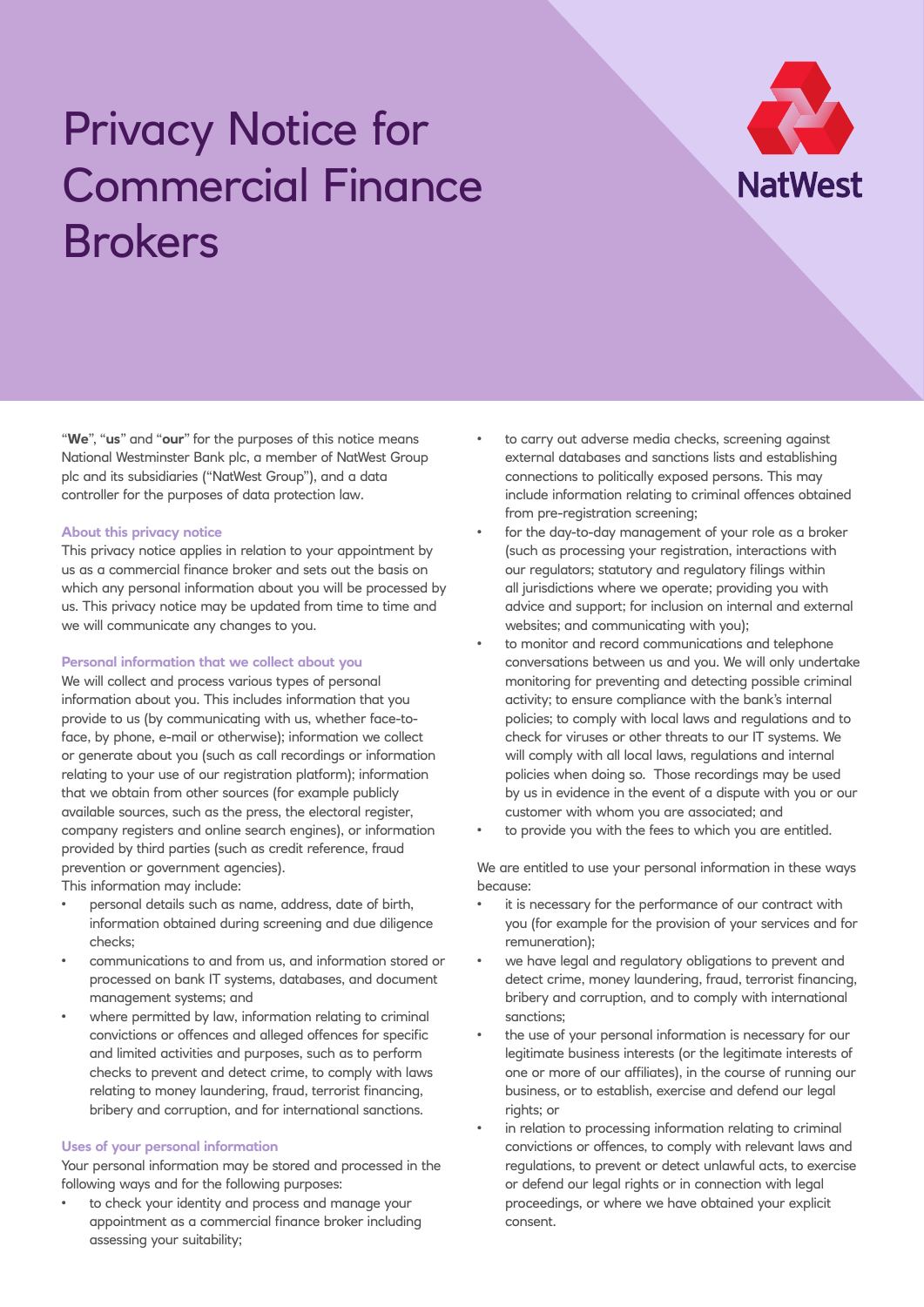#### **Disclosure of your information to third parties**

We may need to share your personal information with colleagues in the bank (including our suppliers and other NatWest Group companies). We will take steps to ensure that the personal information is accessed only by employees that have a need to do so for the purposes described in this notice.

We may also share your personal information outside of the NatWest Group:

- with credit reference and fraud prevention agencies for the purposes of confirming your identity and to comply with regulatory obligations to prevent and detect crime, money laundering and fraud;
- to third party suppliers, agents or vendors for the purposes of providing services to us, including third parties carrying out due diligence and screening checks on our behalf. These third parties will be subject to confidentiality requirements and they will only use your personal information as described in this privacy notice;
- if we sell any of our business or assets or if we are acquired by a third party, in which case we may disclose your personal information to the prospective buyer for due diligence purposes;
- courts, regulators, government bodies and similar organisations as required by law (such as the Financial Conduct Authority, Prudential Regulatory Authority, or local equivalents);
- with compliance departments responsible for overseeing your conduct where they reasonably request it;
- corporate auditors and legal or other advisors; and
- to the extent required by law, for example if we are under a duty to disclose your personal information in order to comply with any legal obligation, or to establish, exercise or defend our legal rights.

## **Transfers of personal information outside the European Economic Area**

Your personal information may be transferred outside the European Economic Area ("EEA") and processed by us, our affiliates or suppliers outside of the EEA.

Where we transfer your personal information outside the EEA, we will ensure that it is protected in a manner that is consistent with how your personal information will be protected by us in the EEA. This can be done in a number of ways, for instance the country that we send the information to might be approved by the European Commission; or the recipient may have signed up to a contract based on "model contractual clauses" approved by the European Commission, obliging them to protect your personal information. In other circumstances the law may permit us to otherwise transfer your personal information outside the EEA.

In all cases, however, we will ensure that any transfer of your personal information is compliant with applicable data protection law.

You can obtain more details of the protection given to your personal information when it is transferred outside the EEA (including a copy of the standard information protection clauses which we have entered into with recipients of your personal information) by contacting us in accordance with the "Contacting us" section below.

### **Retention of personal information**

Your information will be retained in line with our internal records management policies and retention schedules. How long we hold your personal information for will vary. The retention period will be determined by various criteria including the type of record in which your information is included; the purpose for which we are using it (we will need to keep the information for as long as is necessary for that purpose); and legal obligations (laws or regulation may set a minimum period for which we have to keep your personal information).

We may on exception retain your information for longer periods, particularly where we need to withhold destruction or disposal based on an order from the courts or an investigation by law enforcement agencies or our regulators. This is intended to make sure that the bank will be able to produce records as evidence, if they're needed.

#### **Your rights**

You have a number of legal rights in relation to the personal information that we hold about you. These rights include:

- the right to obtain information regarding the processing of your personal information and access to the personal information which we hold about you;
- where we rely on your consent, the right to withdraw your consent to our processing of your personal information at any time. Please note, however, that we may still be entitled to process your personal information if we have another legitimate reason (other than consent) for doing so;
- in some circumstances, the right to receive some personal information in a structured, commonly used and machinereadable format and/or request that we transmit those information to a third party where this is technically feasible. Please note that this right only applies to personal information which you have provided to us;
- the right to request that we rectify your personal information if it is inaccurate or incomplete;
- the right to request that we erase your personal information in certain circumstances. Please note that there may be circumstances where you ask us to erase your personal information but we are legally entitled, and in some cases obliged, to retain it;
- the right to object to, and the right to request that we restrict, our processing of your personal information in certain circumstances. Again, there may be circumstances where you object to, or ask us to restrict, our processing of your personal information but we are legally entitled to continue processing your personal information and / or to refuse that request; and
- the right to lodge a complaint with the data protection regulator (details of which are provided below) if you think that any of your rights have been infringed by us.
- You can exercise your rights by contacting us using the details set out in the "Contacting us" section below. It is important to understand that in some cases, exercising your rights may mean that we are no longer able to use your services.

You can find out more information about your rights by contacting the Information Commissioner's Office, or by searching their website at [https://ico.org.uk/].